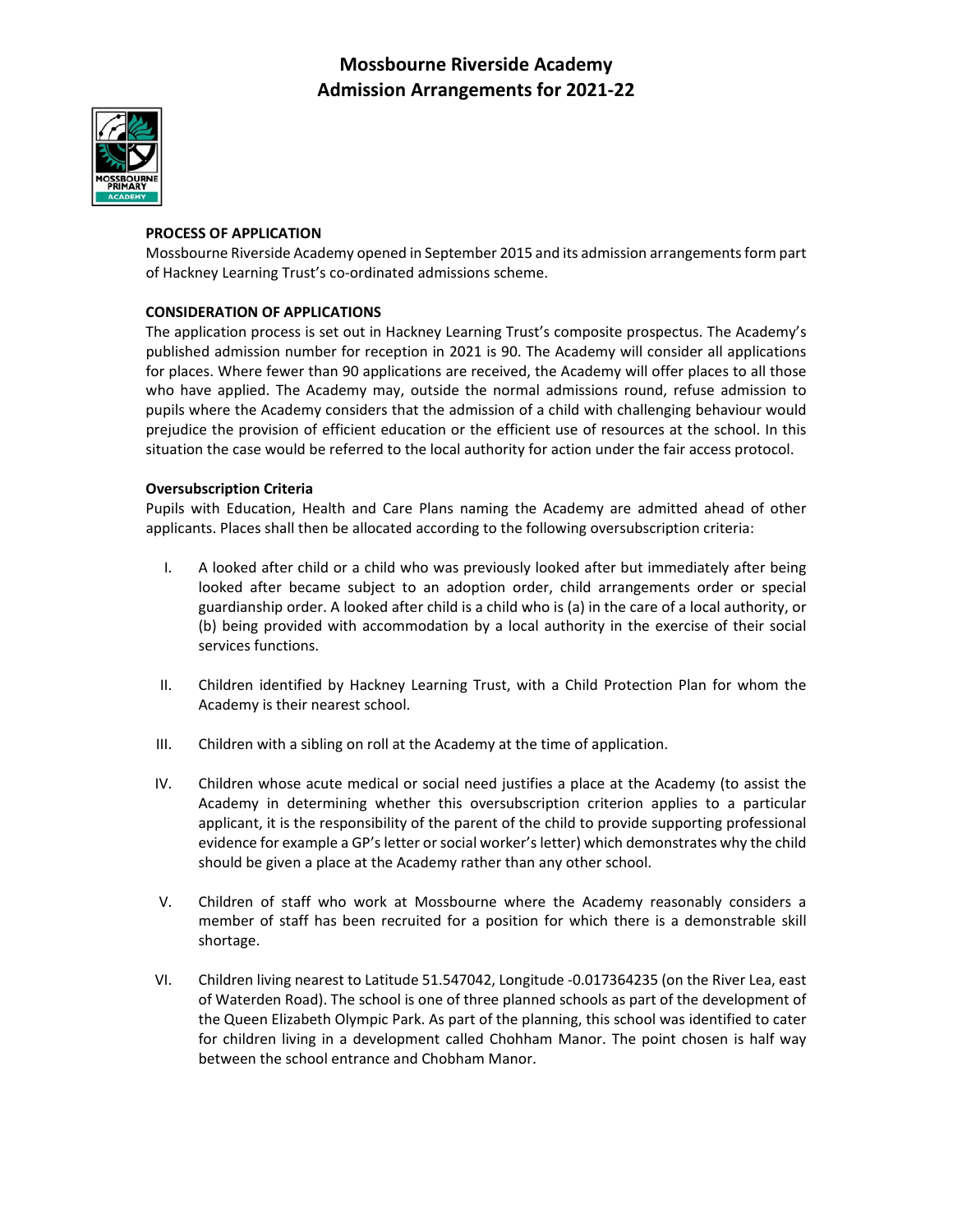**Parents moving into Chobham Manor, after the closing date but before the start of the Autumn Term 2021**, who wish Chobham Manor to be used as their home address, will need to produce evidence of exchange of contract with a proposed completion date at the time of application and send the evidence to The Principal, Mossbourne Riverside Academy, East Bay Lane, E15 2GW. Evidence of residence in the property will need to be submitted to the school by Autumn Term 2020.

**In the case of twins or siblings from a multiple birth**, if one child is given a place in accordance with the above criteria, the Academy will ensure that their sibling(s) are also allocated a place. Random computerised allocations, which will be independently verified, will be used in any tie‐break situations.

#### **OPERATION OF WAITING LIST**

The Academy will participate in the arrangements published by Hackney Learning Trust, which provide for the allocation of places in line with the Academy's admissions policy and the maintenance of a waiting list of pupils applying to the Academy, should no vacancies be available at the time of application. Pupils will be admitted according to vacancies arising within each year and will be prioritised in accordance the above oversubscription criteria.

#### **PARENTS SEEKING A PLACE OUTSIDE THE NORMAL AGE RANGE**

Parents seeking a place for their child outside the normal age group for reception class or at any other time in the school year (in‐year transfer) and wish this to continue, should read the guidance on out of normal age group admissions in "Hackney's Primary Schools Admissions Guide for Parents". The booklet is available at www.learningtrust.co.uk. Please note: such requests will be only agreed in very exceptional circumstances.

### **DEFINITIONS**

In this document the following words and expressions (unless the context requires otherwise) have the following meanings:

**Mossbourne Riverside Academy‐**  Throughout this document the terms 'Mossbourne Riverside Academy' and 'The Academy' refer solely to the Primary School. It should be noted that Mossbourne Riverside Academy acts as its own admission authority.

**Hackney Learning Trust‐** isthe name used by Hackney Council for the part of the Council that provides education services. Hackney Learning Trust is not a separate entity and is part of the Children and Young People's Directorate of Hackney Council. All references to Hackney Learning Trust means Hackney Council. Hackney Learning Trust coordinate admission to all primary schools in Hackney as part of the pan‐London agreement.

**Siblings‐** Siblings refers to a brother or sister; half‐brother or sister; adopted brother or sister; step brother or sister or the child of the parent or carer's partner, living as a family unit at the same address.

**Home Address‐** Where parental responsibilities are equally shared, the home or residential address will be considered to be with the parent/carer with whom the child spends the majority of time and nights Monday to Friday. This address must be used for all preferences.

**Computerised distance calculation system‐**  Distance will be measured in a straight line using a computerised measuring system from 51.547042, Longitude ‐0.017364235 (on the River Lea, east of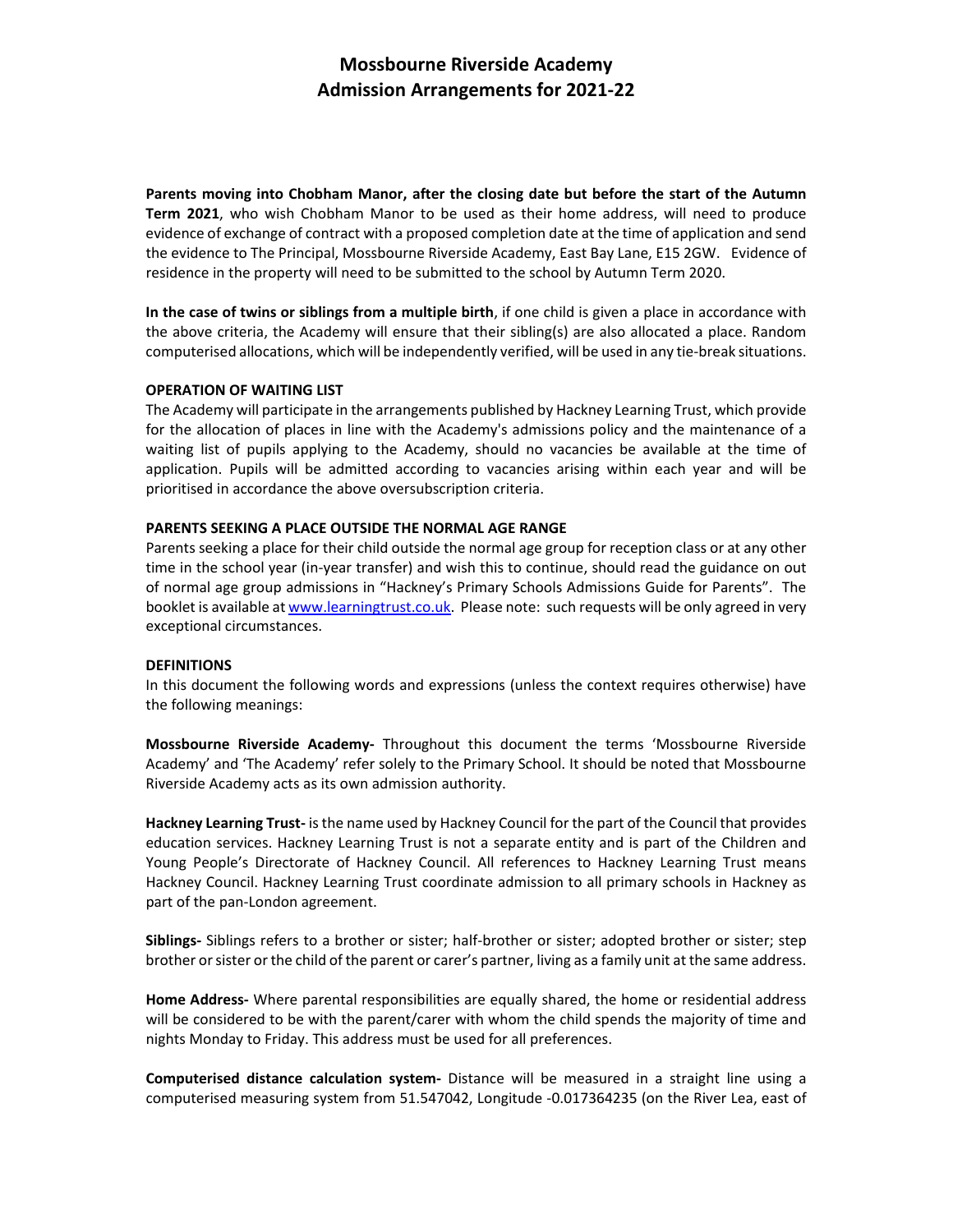Waterden Road) to the eastings and northings, provided by the National Land and Property Gazetteer, to identify the home address of the applicants.

**Looked after child (LAC)** A looked after child is a child who is (a) in the care of a local authority, or(b) being provided with accommodation by a local authority in the exercise of their social services functions.

**Previously looked after child (PLAC)‐** A child who was previously looked after but immediately after being looked after became subject to an adoption order, residence/Child Arrangements Orders, or special guardianship order.

**Waiting list arrangements‐** Unsuccessful candidates will automatically be placed on the waiting list as part of Hackney Learning Trust's scheme to co-ordinate admissions until the end of August 2022. Parents will need to confirm to Hackney Learning Trust if they wish their child to remain on the waiting list. The waiting list will be maintained in order of the oversubscription criteria set out in the policy and not in the order in which applications are received or added to the list.

**Appeals‐** If you are unsuccessful you will have the right of appeal to an independent panel within 21 days of the date of the decision. Should you wish to appeal please contact the school as soon as possible for an appeal form on which you must list your reasons for making an appeal.

> **Map to highlight the Mossbourne Riverside Academy site and the geographic reference point**